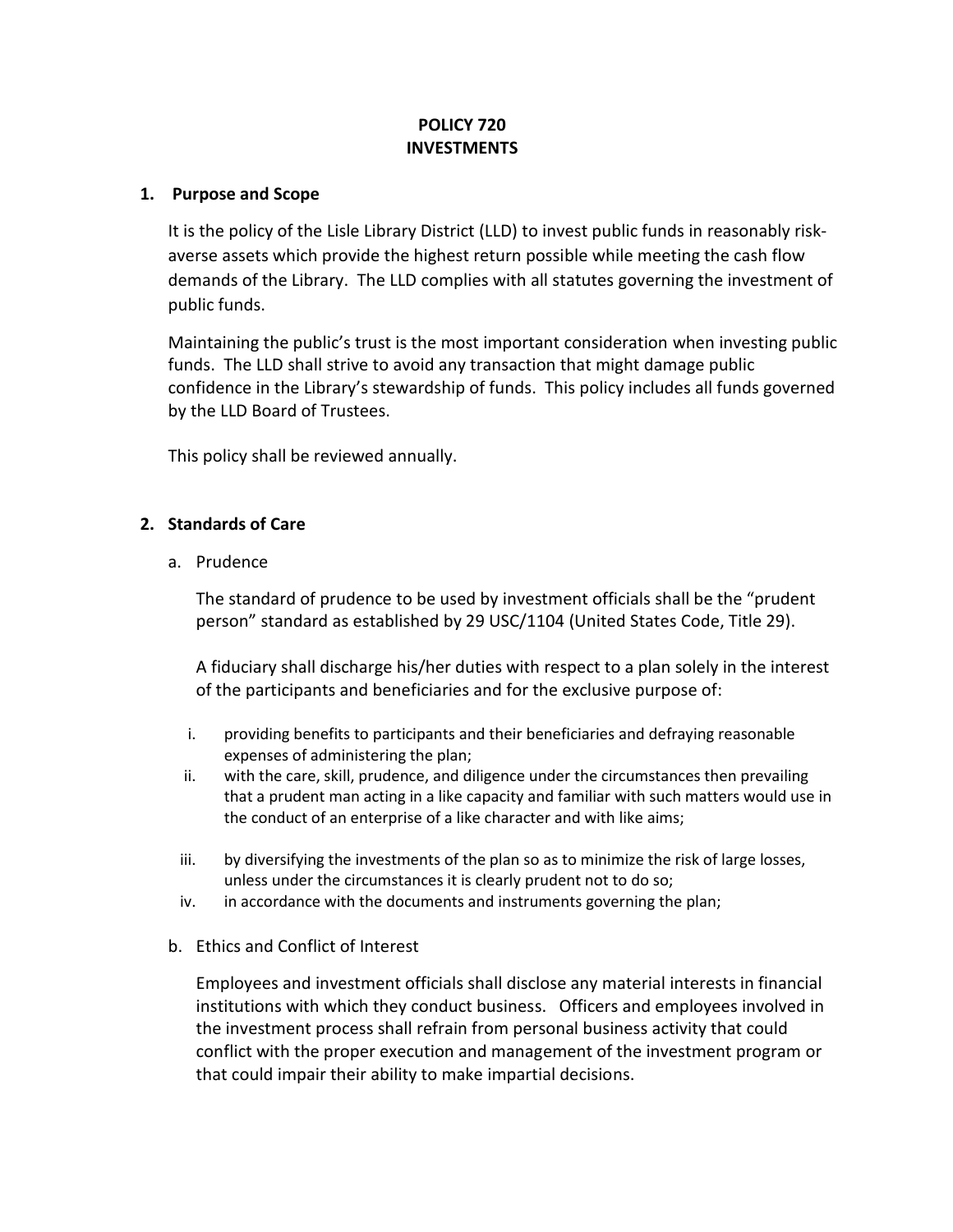## c. Delegation of Authority

The responsibility for the investment program is hereby delegated to the Treasurer of the LLD Board of Trustees. The management and administrative duties are delegated to the Library Director and Finance Director. The LLD Treasurer shall be apprised of transactions in accordance with LLD Investment Strategy parameters.

Officers and administrative staff responsible for investments and financial management of the LLD shall be appropriately insured and bonded.

## **3. Objectives**

The primary objectives, in order of priority, shall be:

- 1. Legality compliance with federal, state, and other legal requirements
- 2. Safety preservation of capital and protection of investment principal
- 3. Yield each investment shall seek the best possible rate of return.
- 4. Liquidity the investment portfolio shall remain sufficiently liquid to enable the Library to meet all operating requirements that may be reasonably anticipated in any fund:
	- *To utilize, wherever possible, local financial institutions, not to preclude any previously listed investment objectives.*
	- *No less than one month's operating expenses are kept locally in a liquid account.*
	- *The portfolio should be reviewed quarterly as to its effectiveness in meeting the Library's need for safety, liquidity, rate of return, diversification, and its general performance.*

# **4. Safekeeping and Custody**

a. Public Trust

In order to adhere to our respect of the public trust, LLD shall conduct transactions in a manner that shall ensure that public trust shall be of primary importance in all financial matters.

All security transactions including collateral for repurchase agreements entered into by LLD shall be conducted in a manner that ensures safety. The LLD is required to keep receipts and a written record of all transactions.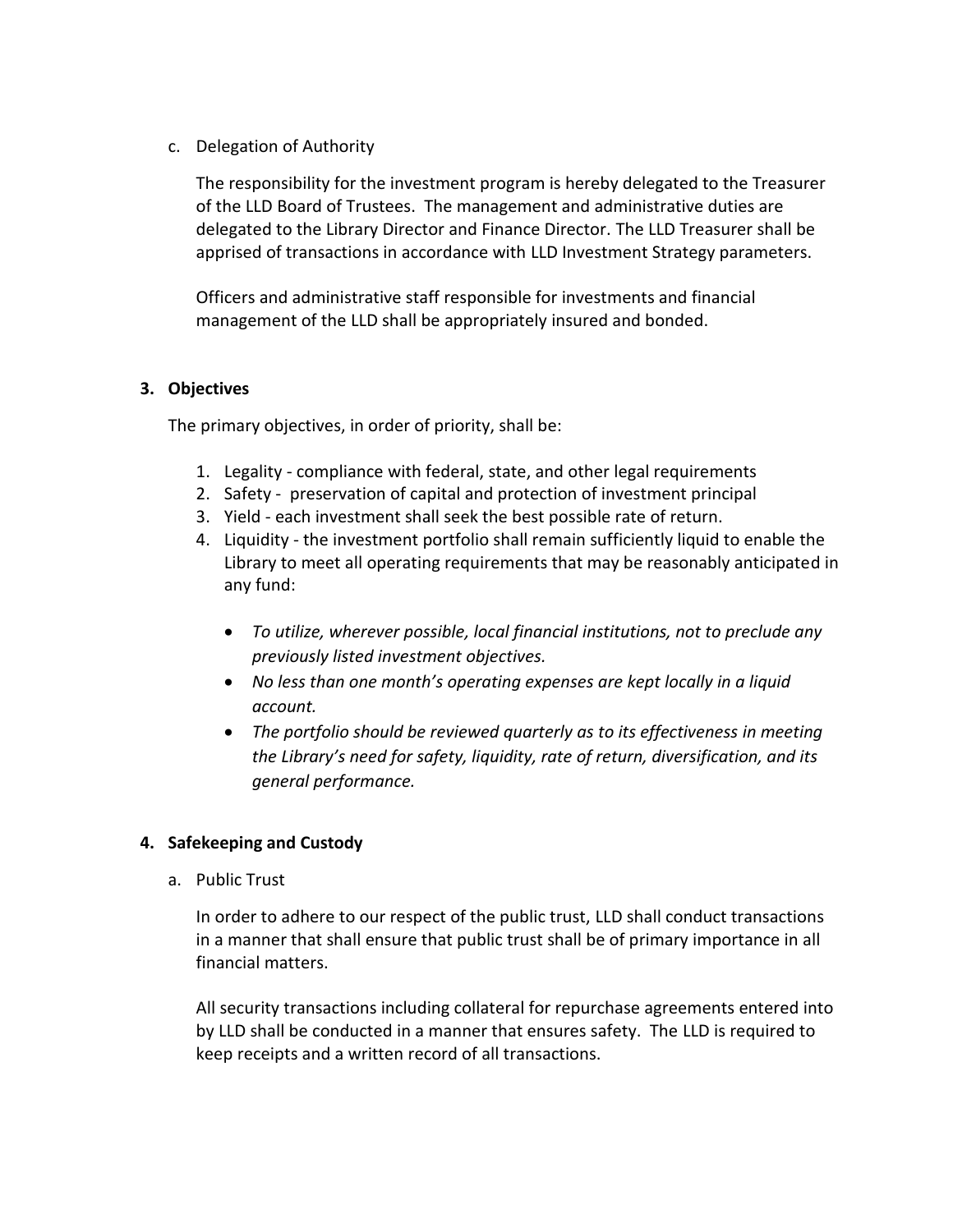b. Authorized Investment Types

Investments may be made in any type of security allowed for by Illinois statutes regarding the investment of public funds. Section 30, Act 235 of the Illinois Compiled Statutes (ICLS), Public Funds Investment Act authorizes investment of public funds including but not limited to:

- i. Bonds, notes, certificates of indebtedness, treasury bills that are guaranteed by the full faith and credit of the U.S.A.
- ii. Interest-bearing savings accounts, certificates of deposit, time deposits
- iii. Short term obligations of corporations organized in the U.S. with assets exceeding \$500,000,000 subject to several detailed terms listed in the statute.
- iv. Money market mutual funds registered under the Investment Company Act of 1940 provided that the portfolio of any such money market mutual fund is limited to obligations described in paragraph *i* of this section and to agreements to repurchase such obligation.
- v. Interest bearing bonds of any county, township, city, village, incorporated town, municipal corporation or school district.
- vi. Investments in banks that are insured by FDIC, short term discount obligations of the Federal National Mortgage Association; Savings Banks and Savings and Loan Associations insured by FDIC; credit unions chartered under the laws of the State with the principal office of such credit union located within the State of Illinois.
- vii. The Illinois Funds and IMET.
- viii. Repurchase agreements of government securities that are subject to the Government Securities Act of 1986 purchased through banks or trust companies authorized to do business in the State of Illinois.
- c. Collateralization

Funds on deposit in excess of insured limits (i.e., FDIC) have collateral pledged at not less than 100% of the uninsured value. Pledged collateral will be held in safekeeping by a third party. Acceptable securities for collateral in order of preference are:

- i. Obligations of the United States Government, Treasury Bills, and Certificates of Indebtedness, Notes and Bonds;
- ii. Obligations of United States Government Agencies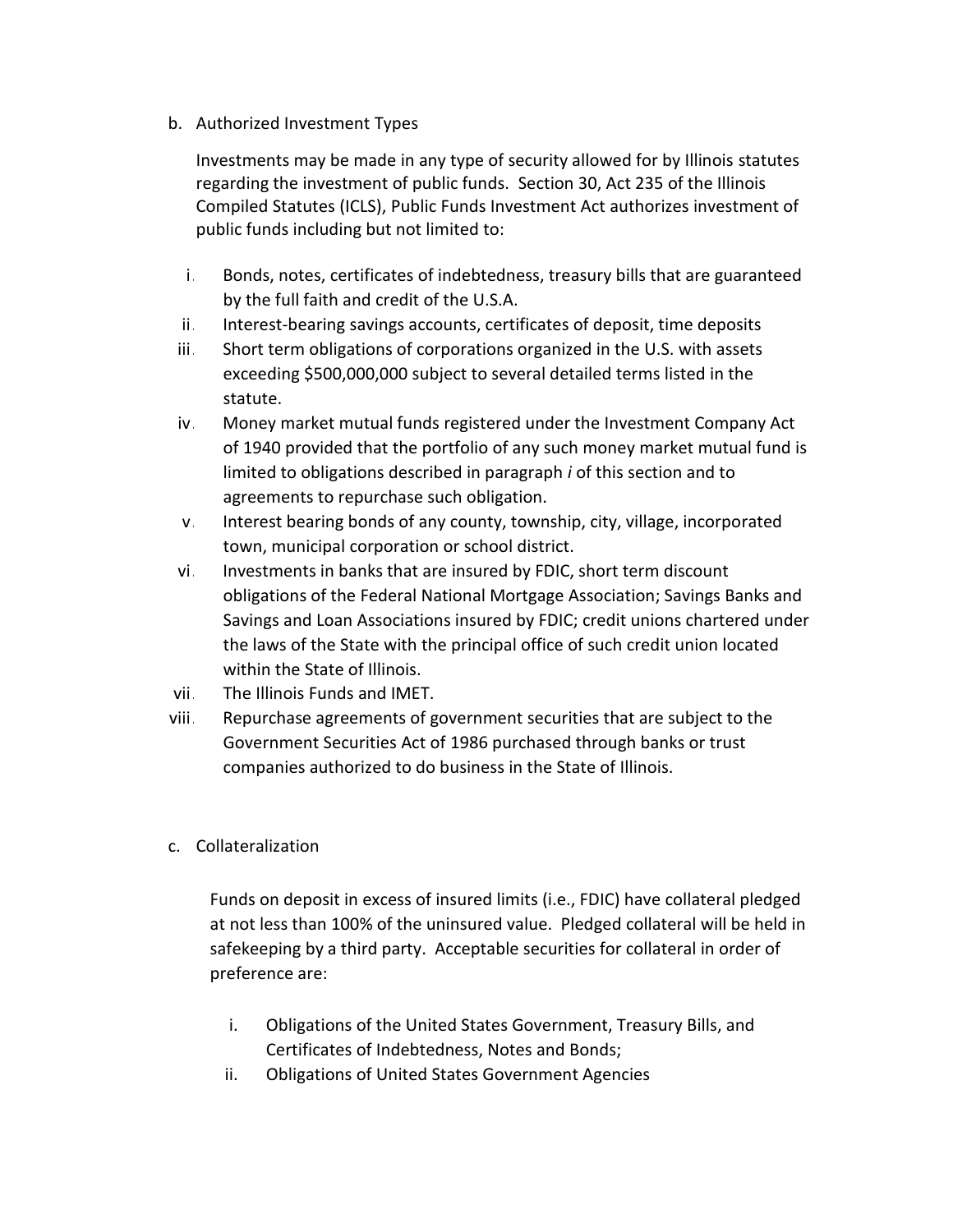#### d. Internal Controls

The LLD is responsible for establishing and maintaining an internal control structure designed to ensure that the assets of the District are protected from loss, theft, or misuse. The internal control structure shall be designed to provide reasonable assurance that these objectives are met. The concept of reasonable assurance recognizes that the cost of control should not exceed the benefits likely to be derived and the valuation of costs and benefits requires estimates and judgment by management.

Accordingly, the Treasurer shall establish a process for an annual independent review by an external auditor to assure compliance with policies and procedures. The internal controls shall address the following points:

- i. Control of collusion
- ii. Separation of transaction authority from accounting and recordkeeping
- iii. Custodial safekeeping
- iv. Avoidance of physical delivery securities
- v. Clear delegation of authority to subordinate staff members
- vi. Written confirmation of transactions for investments and wire transfers
- vii. Development of a wire transfer agreement with the lead bank and third party custodian.
- e. Financial and Investment Services Providers

Investment advisors, money managers, and similar service providers shall be engaged on an as-needed basis. A competitive process shall be used to select any such service provider. This process shall be coordinated by the LLD Treasurer, Administration, and the LLD Finance Committee.

#### **5. Investment Parameters**

a. Strategy

The LLD shall adopt and follow the *Investment Strategy* formulated for the Library by its investment consulting firm.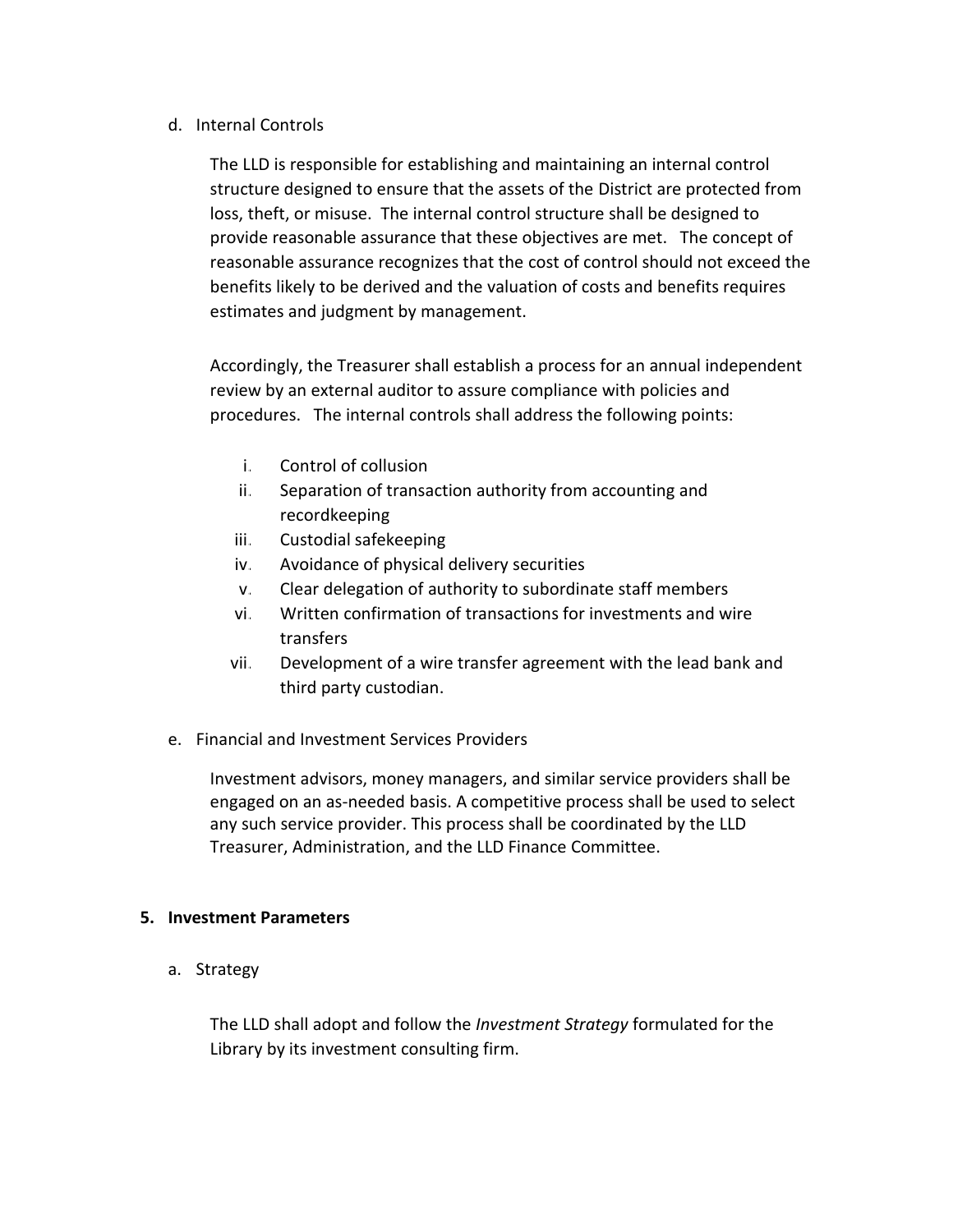b. Diversification

The LLD shall diversify its investments to the best of its ability based on the nature of the funds invested and the cash flow needs of the funds using the following guidelines:

- i. Limiting investments to avoid overconcentration in securities from a specific issuer or business sector (excluding U.S. Treasury securities)
- ii. Limiting investment in securities that have higher credit risks
- iii. Investing in securities with varying maturities
- iv. Continuously investing a portion of the portfolio in readily available funds such as local government investment pools and money market funds to ensure that appropriate liquidity is maintained in order to meet ongoing obligations
- c. Maximum Maturities
	- i. To the extent possible, the LLD shall attempt to match its investments with anticipated cash flow requirements. Therefore, the Treasurer shall establish a maximum maturity limit for securities unless they are matched to a specific cash flow or if the investments maturities are made to coincide as nearly as practicable with the expected use of the funds.
	- ii. The average weighted maturity shall not exceed 3 years.
	- iii. Reserve funds and other funds with longer-term investment horizons may be invested in securities exceeding five years if the maturities of such investments are made to coincide as nearly as practicable with the expected use of funds.
	- iv. Because of inherent difficulties in accurately forecasting cash flow requirements, a portion of the portfolio should be continuously invested in readily available funds such as Illinois Funds, money market funds, or overnight repurchase agreement to ensure that appropriate liquidity is maintained to meet ongoing obligations.

# **6. Reporting**

A. Methodology

An investment report shall be prepared at least monthly. The report should be provided to the LLD Board of Trustees and be available upon request. The